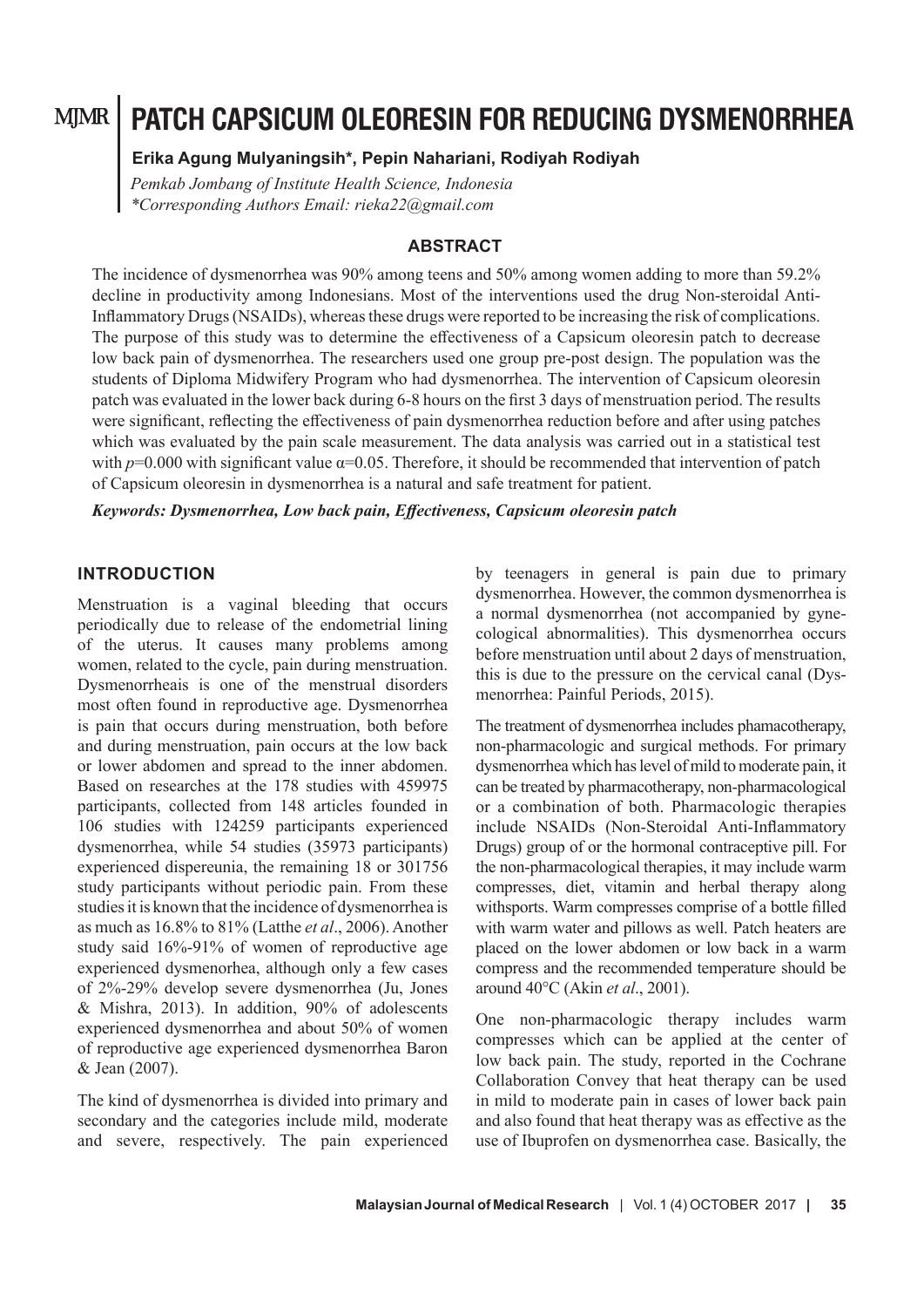working of a patch containing Capsicum oleoresin is similar of a warm compress. However, to date there has been no empirical studies that proved the influence of Capsicum oleoresin in reducing dysmenorrhea. There are various kinds of patches among which one is a patch containing Capsicum oleoresin. Reactions of Capsicum oleoresin gives relief from pain (pain relief). The endorphin filled with blood flow after the nerve cells of the central nervous system receptors triggers endorphin-producing ordered to remove pain resulted in relief (Mulyadi, 2010).

The American Academy of Neurology stated that Capsicum oleresin can reduce pain (AAN Evidence-Based Guideline Summary for Clinicians Treatment of Post Therapeutic neuralgia, (2011). A systematic review of studies on herbal therapy in non-specific low back pain showed Capsicum oleores administration in the form of a cream or plaster can reduce mild to moderate pain (Gagnier *et al*., 2006). From the various studies above, the researcher proved the effect of Capsicum oleoresin in the form of a patch in the lower levels of pain among women with Dysmenorrhea.

# **Problem Statement**

Effect of using patch Capsicum oleoresin for pain reduction in dysmenorrhea

# **Purpose of Study**

- a. Identify the number of female students who experienced dysmenorhoe
- b. Identify the level of pain of female students who have dysmenorrhea
- c. Giving Capsicum oleoresin in patch form to female students as management of dysmenorrhea
- d. Analyze the effect of Capsicum oleoresin on dysmenorrhea

#### **Benefits**

- Lowering the level of dysmenorrhea pain
- Knowing the effectiveness of Capsicum oleoresin in reducing the level of pain in dysmenorrhea

# **Novelty of Research**

This research has never been done before. The decrease of pain among dysmenorrhea patients is more effective with the pharmacological therapy i.e. the use of drugs, while non-pharmacological therapy is very rarely used, because with non-pharmacological therapy such as warm compress, does not allow patients to be able to perform activities outside the home, for example, at the school.

# **METHODOLOGY**

This research used one group pre post design, it measured level of pain before and after taking treatment. The treatment is given by attaching patch containing Capsicum oleresin in to decrease the lower back pain. The samples were all students of Diploma Midwifery Program at Pemkab Jombang of Institute Health Science.The total samples were 21 students by sampling technique. The dependent variable was the response of dysmenorrhea that defines sensory and emotional experience, quite unpleasant, arising from painful menstruation. The independent variable was the treatment using a patch containing Capsicum oleresin. Measuring instrument is the VAS (Visual Analogue Scale) with the following categories 1-3: mild pain, 4-6: moderate pain, 7-9: severe pain,10: most severe pain. The procedures in this research used patch that contains Capsicum oleoresin and is then attached in the area around the lumbar, taped a sheet of Oleoresin capsicum patch for 6-8 hours and once every 24 hours. The study was conducted for 3 months i.e. from November 2016 to January 2017. Researchers did coding, scoring and tabulating of the gauges that have been collected by respondents. The data was analyzed by Wilcoxon Sign Rank Test. This study implemented the principles ethic of benificience to the respondent that pain was reduced after the intervention by patch Capsicum oleoresin*.*

# **RESULTS**

The respondents were the students of DIII Midwifery STIKES Jombang regency level  $2<sup>nd</sup>$  and  $3<sup>rd</sup>$ . The number of respondents were 21 students who experience lower back pain due to Dysmenorrhea. In the study 5 respondents dropped out, while 16 respondents collected research questionnaire. Overall (100%) the percentage of respondents who dropped out were those with a scale of mild pain, when they experienced lower back pain due to dysmenorrhea with a scale of mild pain, respondents were unable to accept the effects of the heat generated from the patch Capsicum oleoresin,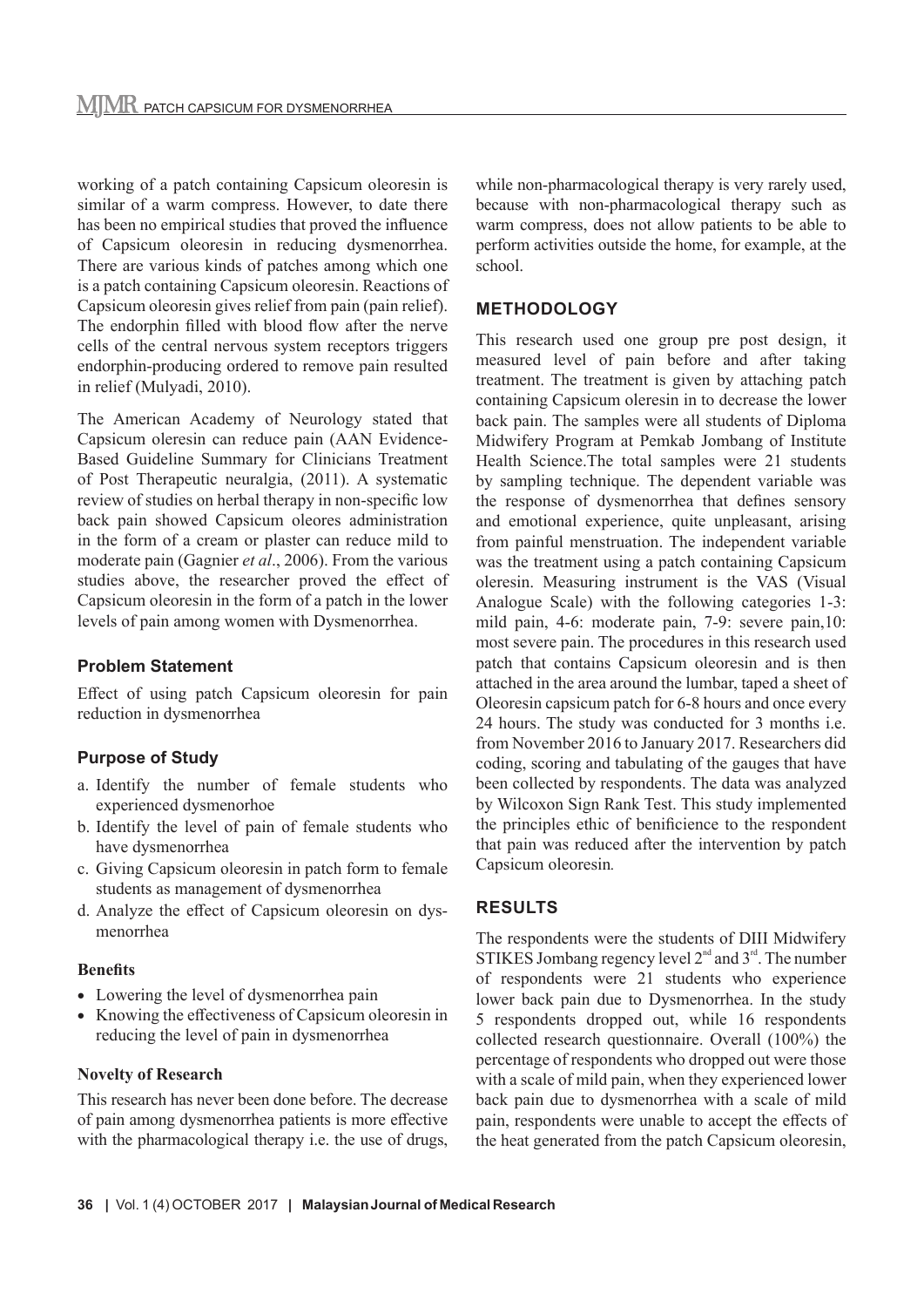

so the patch is released before the 4 hours karean use of heat/burning.

*Figure 1: Respondents Participation*

| N <sub>0</sub> | <b>Characteristics</b>                                                 | Category                   | f                        | $\frac{0}{0}$ |
|----------------|------------------------------------------------------------------------|----------------------------|--------------------------|---------------|
| 1              | Menarch                                                                | Less than 9 year old       | $\Omega$                 | $\theta$      |
|                |                                                                        | 9 to 17 year old           | 14                       | 87,5          |
|                |                                                                        | More than 17 year old      | $\overline{c}$           | 12,5          |
| $\mathfrak{D}$ | Part body of<br>dysmenorhea                                            | Low abdominal              | 3                        | 18.8          |
|                |                                                                        | Low back                   | $\overline{\mathcal{A}}$ | 25            |
|                |                                                                        | Inner thigh                | $\theta$                 | $\theta$      |
|                |                                                                        | More of one location       | 9                        | 56,3          |
| 3              | Period of<br>dysmenorhea                                               | 1-3 previous of period     | 14                       | 87,5          |
|                |                                                                        | First to last period       | $\overline{c}$           | 12,5          |
| $\overline{4}$ | Disability (activity<br>daily) during<br>dysmenorhea                   | Yes (usually)              | 3                        | 18,8          |
|                |                                                                        | N <sub>0</sub>             | 3                        | 18,8          |
|                |                                                                        | Seldom                     | 10                       | 62,5          |
| 5              | History of alergy<br>during interventin<br>patch capsicum<br>oleoresin | Yes                        | $\Omega$                 | $\theta$      |
|                |                                                                        | N <sub>O</sub>             | 16                       | 100           |
| 6              | Treatment during<br>dysmenorhea                                        | Farmakology therapy        | 9                        | 56,3          |
|                |                                                                        | Non farmakology<br>Therapy | 3                        | 18,8          |
|                |                                                                        | No Treatment               | 6                        | 37,5          |

*Table 1: Distribution frekuensi of respondents*

A total of 14 respondents (87.5%) had menarch at age 9 to less than 17 years, and the remaining first menstruated at the age of 17 years. Basically, both of these conditions were still within the normal ranges, only the most menarch occurred at age of 10-11 years. If viewed from the pain perspective, as much as 18.8% (3 respondents) experienced pain in the lower

abdomen, 25% (4 respondents) experienced pain in the lower back, and the balance of 56% (9 respondents) experienced pain in more than one parts, including pain in the lower back and lower abdomen. Indeed, not all of these symptoms appeard in dysmenorhea, but people could have experienced one or more symptoms.

As appears from the results, that more than half of respondents experiencing pain in more than one section. The pain was mainly in the lower abdomen and lower back pain occurs because of the contraction of the uterus during menstruation. A total of 87.5% (14 respondents) had painful menstruation for 1-3 days and the rest had pain persistings more than the  $3<sup>rd</sup>$  day of menstruation. It was understandable because on day 3 of menstruation, uterus sheds the endometrium. As a result, menstrual blood count is more, and then after the third day, the amount excreted menstrual blood was not too much, because the endometrium was not too thick during this period. Therefore uterine contractions were not as strong after 1-3 days of menstruation.

The total respondents, 18.8% (3 respondents) who need relief when subjected to Dysmenorrhea, 18.8% (3 respondents) did not require rest and 62.5% (10 respondents) sometimes take a break. In cases of severe pain, respondents needed time to rest, and this makes the respondent to take permission to listen to the lectures related to this topic. Some of them can take the classes of pharmacological therapy aid, used to relieve pain. All respondents involved in this study did not have a history of allergy to the use of Capsicum oleresin patch. Of the total respondents, there were 6 people who use pharmacological therapy to reduce pain, two people practiced non-pharmacological therapy that includes warm compresses and a lot of drinking, 2 respondents combined pharmacological therapy and non-pharmacological therapy, and 6 respondents reported that that they did not use any treatment for Dysmenorrhea.

There were two kinds therapy of dysmenorhea, i.e. non-pharmacological therapy and pharmacologic therapy. For pharmacological therapy, acetaminophen, mefenamic acid, oral contraceptives, hormone progesterone administration, and the administration of multivitamins can be used. In the non-pharmacological therapies, including massage, exercise, a hot bath, warm compresses and giving the sensation of heat patch affixed to the abdomen or in the lower back. In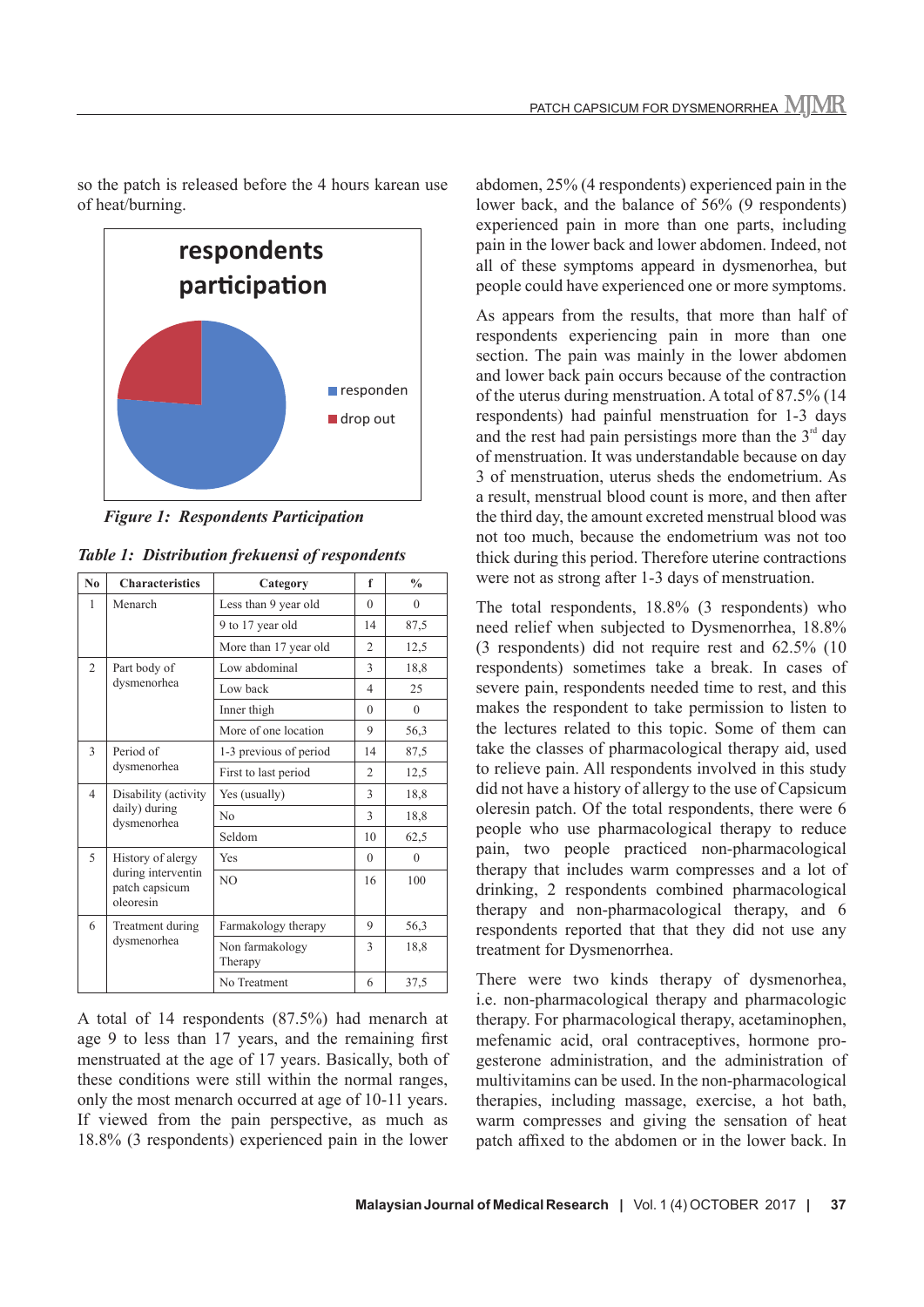addition to these therapies, there are also a few cases of surgical therapy that can not be resolved by the above treatment. Of course, each treatment has advantages and disadvantages of their own. As for heat therapy itself, criteria must be met, namely: injection or invasive procedure, interaction with other regimens cannot be used during treatment. This may damage tissues. However, smoking is a potential diagnosis without no contradictions, overall, the therapy does not have any aesthetic issues, systemic effects. In addition, it is easy to carry, does not cause dermatitis on the skin Baron & Jean (2007).

The results of this study, were significant by comparing the initial pain scores and pain scores after treatment. The total of 3 respondents (18.8%) experienced a decrease in pain, became severe to mild in pain scale range. On the other hand, 4 respondents (25%), turned to moderate from severe scale. 7 respondents (43.8%) became mild and 2 respondents (12.5%) remained in the range of moderate scales respectively. However, the overall score of the pain went down significantly changing from 6 to score 4. Thus it can be said that all respondents experienced a decrease in pain after attachment of the patch, although fewer respondents did not experience any noticeable changes in the scale, but the pain was reduced overall.



*Figure 2: Pain Scale after Application of Patch Capsicum*

#### **DISCUSSION**

From the results of the statistical tests, it can be seen a significant influence on the reduction of pain due to dysmenorhea after attachment of Capsicum oleresin patch for 4-8 hours. This patch has several advantages, namely portability, low cost, easy to obtain, to name a few. It did not require invasive procedures, did not

disturb the aesthetic, at the same time, did not require the process of absorption as used in the pharmacological therapy. When compared with the provision of a hot compress with a bottle filled with water, it will probably have the same effect in reducing pain, but certainly it is complicated carrying bottles everywhere and compress on the back. Likewise, massage does give a sense of comfort and relieve pain, but it can not be done alone, but requires the help of others in doing the massage. In addition, it is easy to carry and use the patch also it gives a distinct advantage as the patch can be easily attached or removed. Moreover, the flexibility of use gives a distinct advantage to adjusts the level of pain experienced by, for example, on a pain scale of light, 1 sheet of Capsicum oleresin patch will be felt with burning sensation, but in cases of moderate to severe pain, this led to a sense of comfort. Therefore, its use can be adjusted, for example by attaching a portion of the patch.

Therefore, presumably Capsicum oleresin patch was the right choice to reduce pain. Recommendations issued by the American College of Physicians (2017) that in cases of acute low back pain, can be overcome by using heat therapy, massage or acupuncture. The strong recommendation on a descriptive study conducted by Midilli, Yasar & Baysal (2015) explained that 7 out of 10 students who had dysmenorrhea used alternative medicine therapies, and the most widely used heat therapy. It has been known by almost all the students, and only in very severe pain, they used pharmacological therapy.

#### **CONCLUSION**

There were 21 students at the  $2<sup>th</sup>$  and  $3<sup>th</sup>$  level who experienced dysmenorhea. There was a significant difference between the use of a patch containing capsicum oleoresin to decrease in pain as dymenorhea.

#### **RECOMMENDATIONS**

The Implications of Capsicum oleresin patch should not be used in pain with mild scale because it creates a feeling of excessive heat. The use of Capsicum oleresin patch was proven effective in reducing the pain due to dysmenorhea, easy and flexible use can be adjusted to the needs, for example, attaching a portion of the patch on the pain scale light.